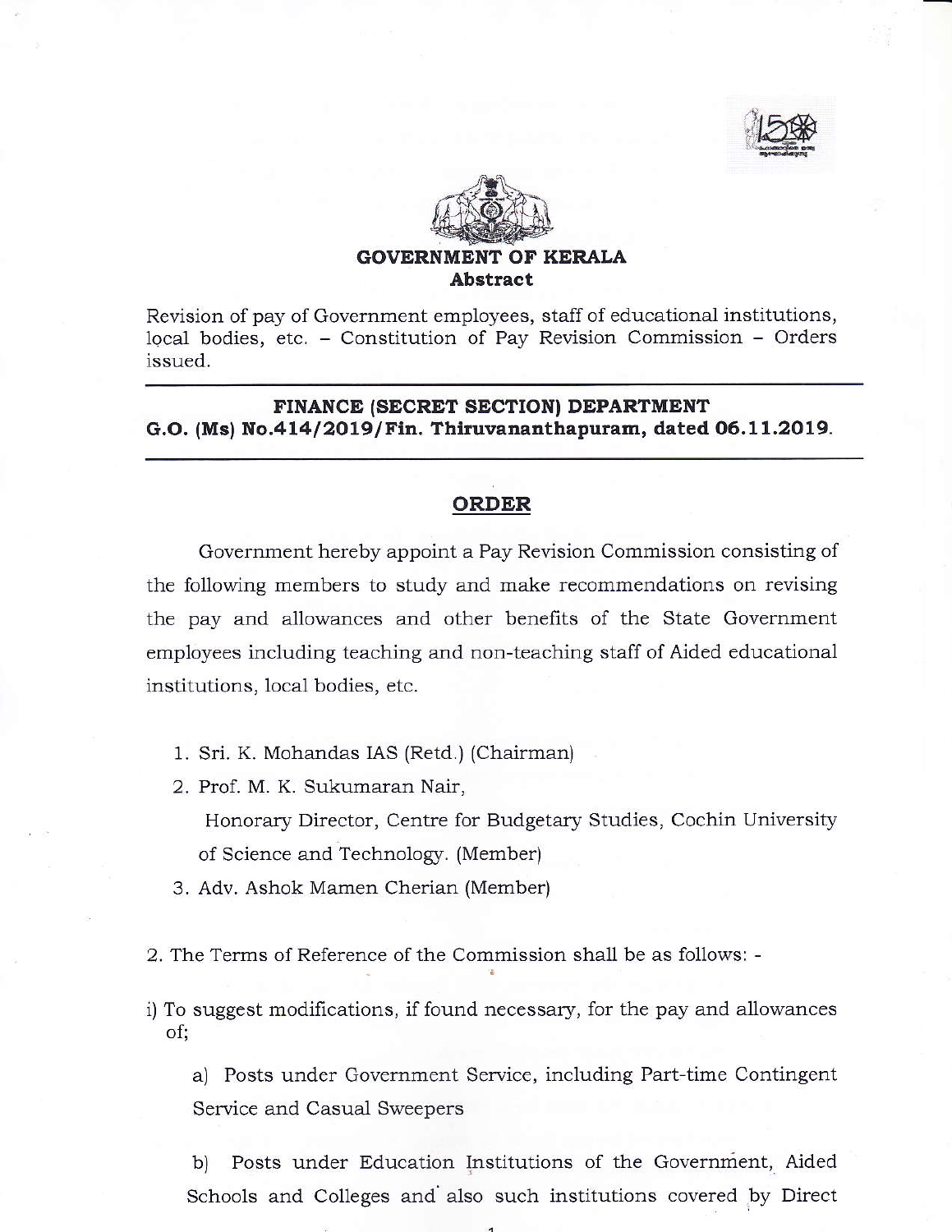Payment Scheme, including employees in Part-time posts and Casual Sweepers and excluding those posts covered by UGC/AICTE schemes of Scales of Pay and also posts for which, Central Scale of Pay have already been allowed such as Teaching Staff in Medical Colleges and Judicial Officers etc. and

c) Posts under Local Bodies and Universities except those covered by AICTE/UGC/Central Schemes.

- ii) To examine the present structure of Pay and Allowances and Other Emoluments and Service conditions including, promotional avenues and fringe benefits available to the above categories of employees and suggest changes, if any required.
- iii) The commission shall also examine the scope of introducing non-cadre promotion to various categories of both gazetted and non-gazetted posts who continue in the entry cadres for long periods of service.
- iv) To examine and suggest changes, if any, to the benefits available to Service Pensioners.
- v) To consider the scope of extending the benefits which are available to Central Government employees at present, but not available to the State Governrnent employees.
- vi) To look into the cases of anomalies in the last Pay Revision speciically refered to the commission by Government and suggest remedial measures.
- vii) To examine the present Civil Service set up as a whole and make suggestions to increase efficiency, social accountability and making Civil Service more people friendly
- viii) To consider the need for a gender sensitive service structure especially multifaceted issues faced by women employees and make suggestions for remedial measures

 $\overline{ }$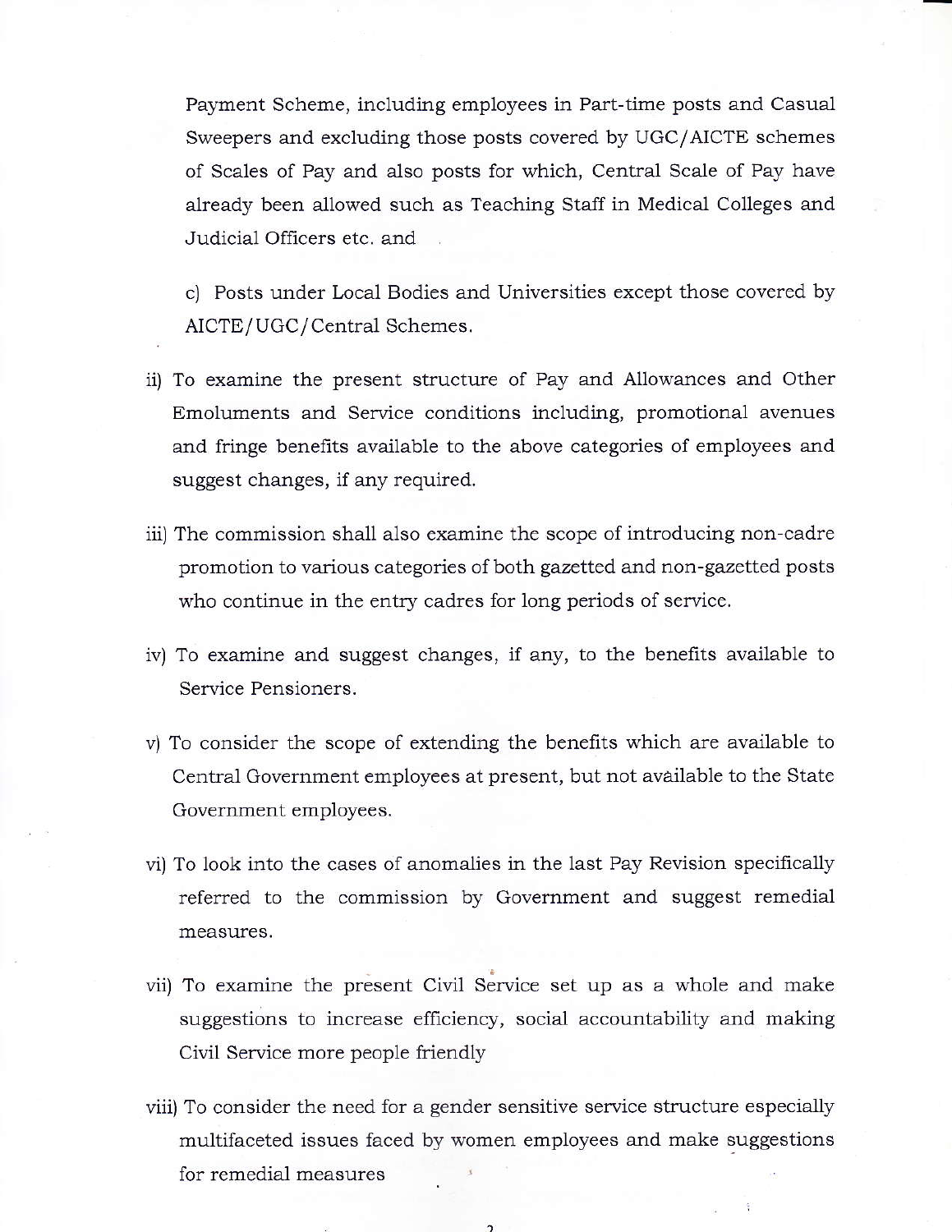- ix) To review the existing rules and procedures for fixation of pay and suggest methods for simplification thereof with a view to reduce cost and time spent on such exercises.
- x) To asses and indicate the additional financial commitment on account of implementation of its recommendations, including the methodology/ assumptions adopted for such assessment.

3.The Commission sha1l submit its report within a period of six months.

By Order of the Governor,

## MANOJ JOSHI, **Additional Chief Secretary (Finance)**

To

Sri. K. Mohandas IAS (Retd.) (Chairman).

Prof. M. K. Sukumaraa Nair,

Honorary Director, Centre for Budgetary Studies, Cochin University of Science and Technology. (Member).

Adv. Ashok Mamen Cherian (Member).

The Accountant General (A&E), Kerala, Thiruvananthapuram.

The Accountant General (G&SSA), Kerala, Thiruvananthapuram.

The Accountant General (E&RSA), Kerala, Thiruvananthapuram. All Heads of Departments and Offices.

A11 Departments (a11 Sections) of the Secretariat including Law Department.

The Director of Treasuries, Thiruvananthapuram.

The Secretary, Kerala Public Service Commission,<br>Thiruvananthapuram (with C.L.).

Thiruvananthapuram

The Secretary, Kerala State Electricity Board, Thiruvananthapuram  $(with C.L.).$ 

The Managing Director,  $K S R T C$ , Thiruvananthapuram (with C.L.). The Registrar, High Court of Kerala, Ernakulam (with C.L).

The Registrar, University of Kerala/Cochin/ Caiicut/ Mahatma Gandhi/Kannur/ Kerala Agricultural University/Sree Sankaracharya Sanskrit University/APJ Abdul Kalam Technological University/ Kerala University of Fisheries and Ocean Studies/Kerala University of Health Sciences/ Kerala Veterinary and Animal Sciences University/ Thunchath Ezhuthachan Malayalam University (with  $C.L.$ ).

The Advocate General, Kerala, Ernakulam (with C.L.).